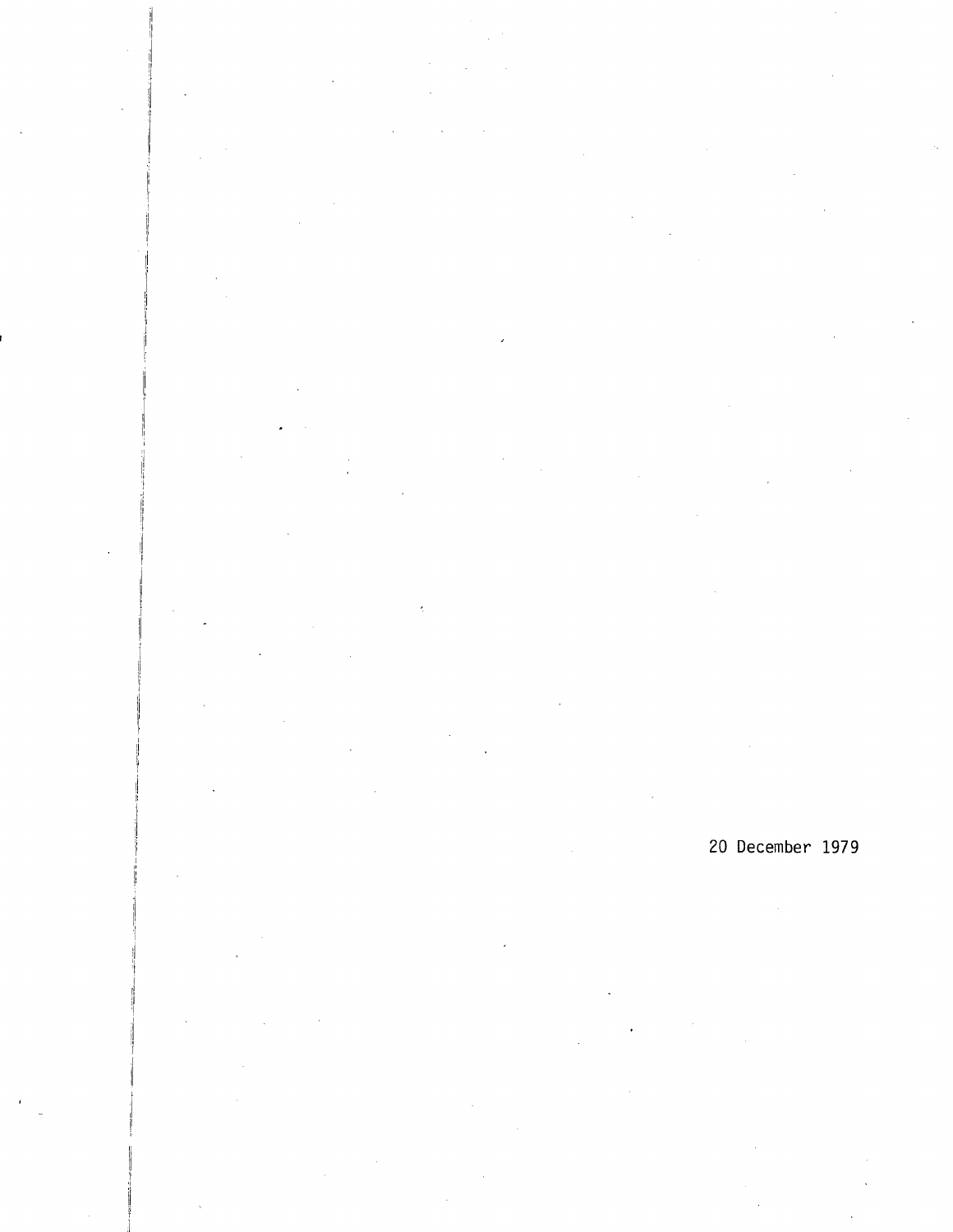The Minutes of the 59th Meeting of the Executive Committee of Science Faculty Council held on Thursday, December 20, 1979 at 3:30 p.m. in Room 250 Allen Building.

Bundel

Present: C.C. Bigelow, Chairman; Profs. P.K. Isaac, B.D. Macpherson,

N. Losey, J. Stewart, P. Loewen, K. Stewart, J. Charlton, G. Woods, K. Mount; Mr. H. Christianson; S. Catt, Secretary. Visitors: Profs. J. Jamieson, M. Doyle; Mr. V. Taylor.

The Minutes of the 58th meeting of October 10, 1979 were approved on a  $1.$ motion by Charlton/J. Stewart.

#### $2.$ Computer Science Department's Brief on School Status

Prof. J. Jamieson attended this meeting as a representative of the Senate Executive Committee to explain how they had dealt with the brief. Prof. M. Doyle attended as an observer from the Department of Computer Science.

The brief had been forwarded to Senate by the Dean with no comment except a wish that we would have an opportunity to comment. Prof. Jamieson explained that Senate Executive had considered it to be a report requesting establishment of a new School. Senate Executive believes that no existing channels are applicable to this particular situation, and had decided as a first step to ask the Faculty for comments. Most members of Senate Executive felt there would be additional resources required and therefore the report would be forwarded to SPPC to determine the nature of these. The proposed starting date of July 1980 was thought to be unrealistic as the proposal would also have to be considered by Senate, the Board of Governors, and the Universities Grants Commission. The question was raised as to the type of school which was being proposed, i.e. a school within the Faculty or one separate from the Faculty. Senate Executive felt the proposal was to become a school within the Faculty initially and move to separate status in a year or two.

In reply to a question as to what was the driving force behind the proposal, Prof. Doyle responded that Computer Science sees itself as a rapidly growing area and would have a better chance in competing for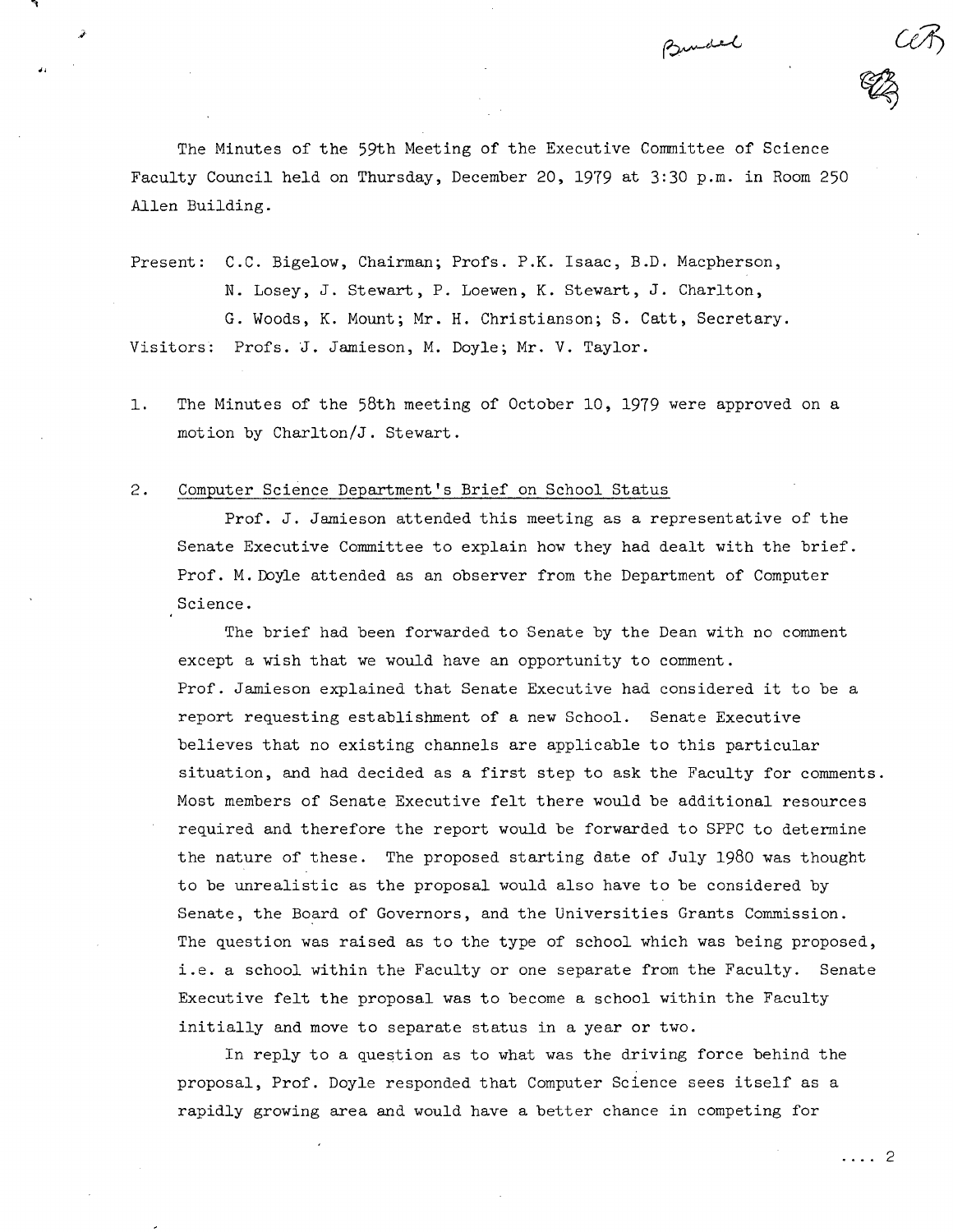resources as a school. He was unable to respond to a question whether Computer Science would remain in the Science budget for the first year or two; the proposal was to "report to the Dean of Science" during the initial stage.

In reply to a question, Prof. Jamieson said the Senate Executive had restricted itself to considering how the proposal should be handled; without discussing substantive details.

Profs. Jamieson and Doyle left the meeting.

The Chairman put forward a proposal to present the brief to Faculty Council; by reason of the Council by-law requiring that matters of substantive importance must be discussed at two meetings, he suggested he write each Department Head asking for a short comment, these comments to be circulated to members of Council; have a Faculty Council meeting as soon as possible at which Council would be asked to refer the matter back to the Executive Committee to compile a Faculty comment to be considered by a second Council meeting and transmitted to Senate Executive.

There was discussion of what aspects the Departmental comments should deal with, and the Chairman suggested the comments could be as general as the respondents desired: the anticipated effect on the department, the faculty, the university, etc.

It was moved, Losey/Loewen that

"the Executive ask the Dean's Office, the Departments and individual members of Council to examine the 'Proposal for the Formation of a School of Computer Science' and prepare an opinion on the effect separation would have on departments, the faculty and the university for referral to Council."

#### CARRIED

#### Unanimous

Comments will be circulated, discussed at the first Council meeting, and an ad hoc committee of the Executive to be named by the Dean asked to compile a comment for discussion at the second meeting. The Executive agreed to the Dean's nomination of P.K. Isaac, J.P. Svenne and G.O. Losey as the ad hoc committee.

 $\cdots$  3

-2-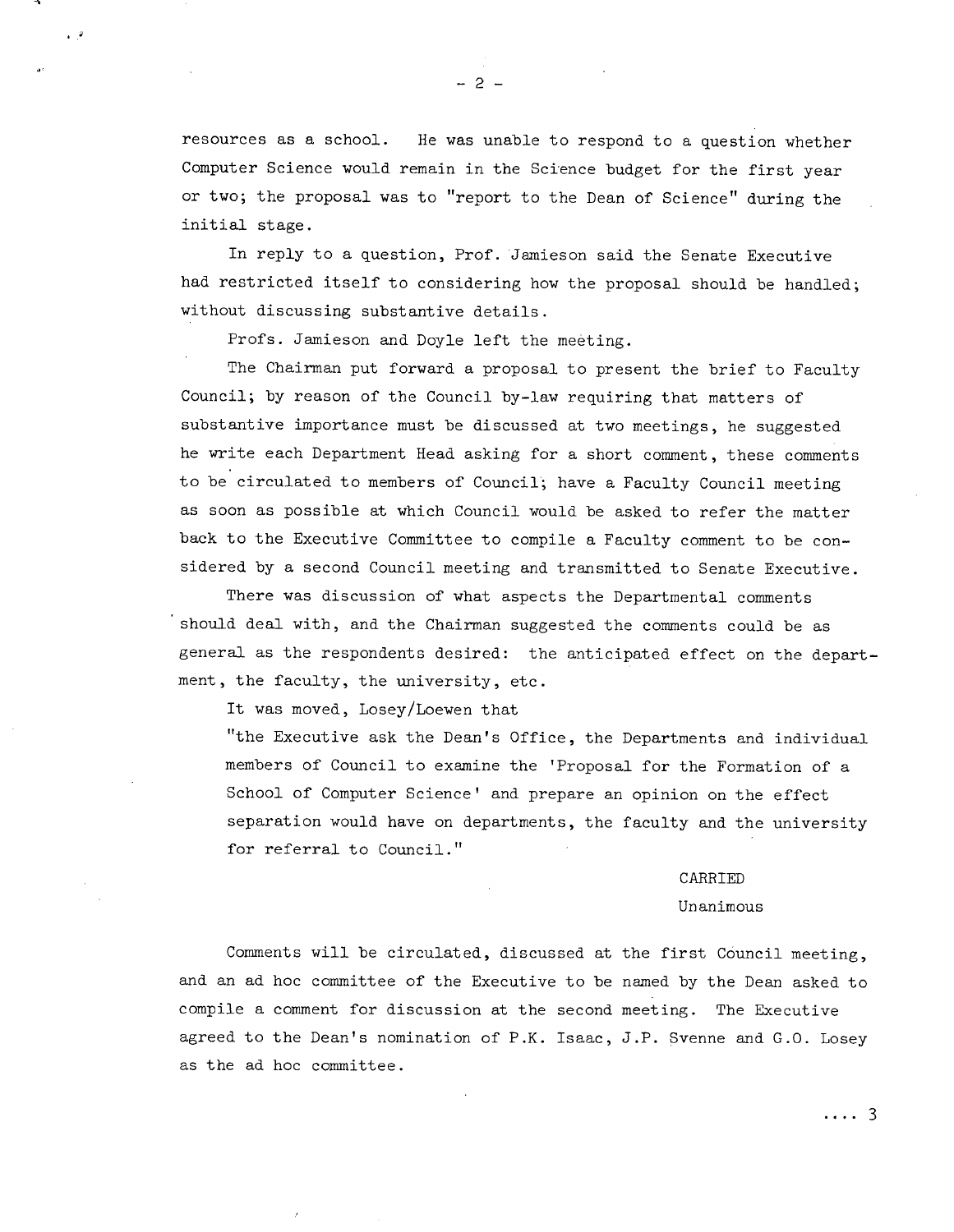### 3. Restrictiveness of Computer Science Honours Program

At the last Executive Committee the secretary had been directed to write to the Head of Computer Science regarding the restrictiveness of the Honours Program and to request a reply by November 15th. A reply has been received indicating the Department has formed a committee to look into the matter. This committee has not yet reported.

## 4• Regulations regarding misreading of the Examination Timetable (referred back by Faculty Council)

Prof. Macpherson outlined the present procedure and the proposed new one which had been formulated by the Student Standing Committee, approved by the Executive and sent forward to Faculty Council, which returned it for further consideration. After some discussion it was moved Woods/K. Stewart that

"the Faculty Executive after due consideration endorses the recommendations from the Committee on Student Standing and resubmits it to Faculty Council for its consideration." CARRIED

1 opposed

#### 5. First Year Programs

A paper submitted by Prof. Losey was circulated and she asked that the Executive look at first year packaging to see if it is possible to devise prescribed first year programs in Science as is done in Agriculture and Engineering. She moved/Mount that

"the three packages outlined in the paper be included in the Calendar."

In discussion it was noted that the feasibility of common first year program or programs had been investigated during last summer; the result was essentially that the Departments felt it was not possible given the large number (63) of programs available beginning in second year.

Prof. K. Stewart wondered if Departments or Divisions of the Faculty could devise arbitrary first year programs which would constitute entry to various streams. Mr. Christianson felt this would limit students'

. . . . 4

-

**S**-3-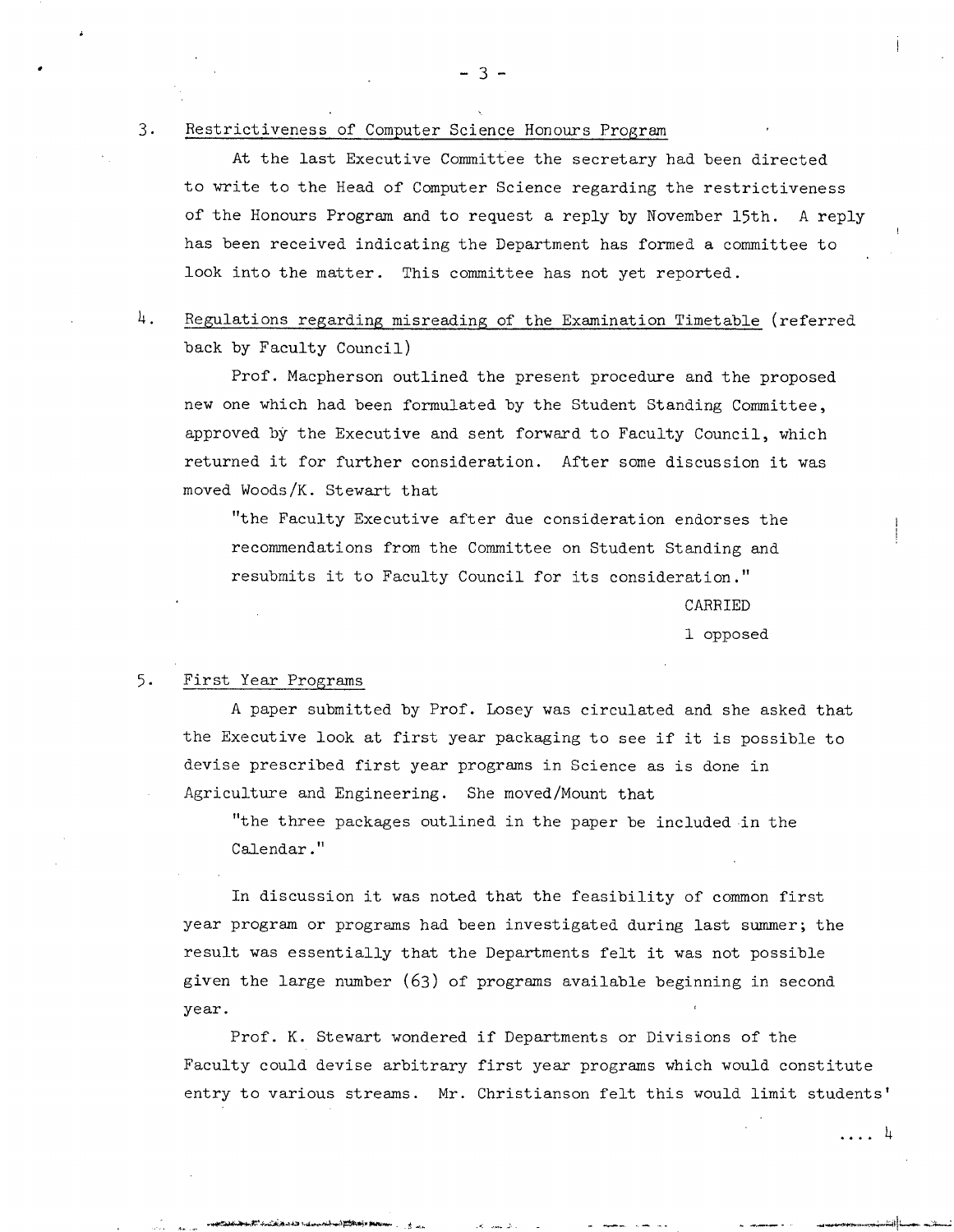choices especially in large faculties. It was also noted that some programs in the faculty are already quite restrictive due to pre- and co-requisites and required courses. Possibilities of counselling and orientation sessions were discussed but it appeared individual counselling during September In-Person registration would not be possible because of the numbers of students.

The motion was called and was  $\qquad \qquad$  DEFEATED

C.

1 for 8 opposed.

A questionnaire directed to some first year students is to be formulated in consultation with the Executive Committee at a meeting which V. Taylor will be invited to attend.

There being no further business the meeting adjourned at  $4:50$  p.m.